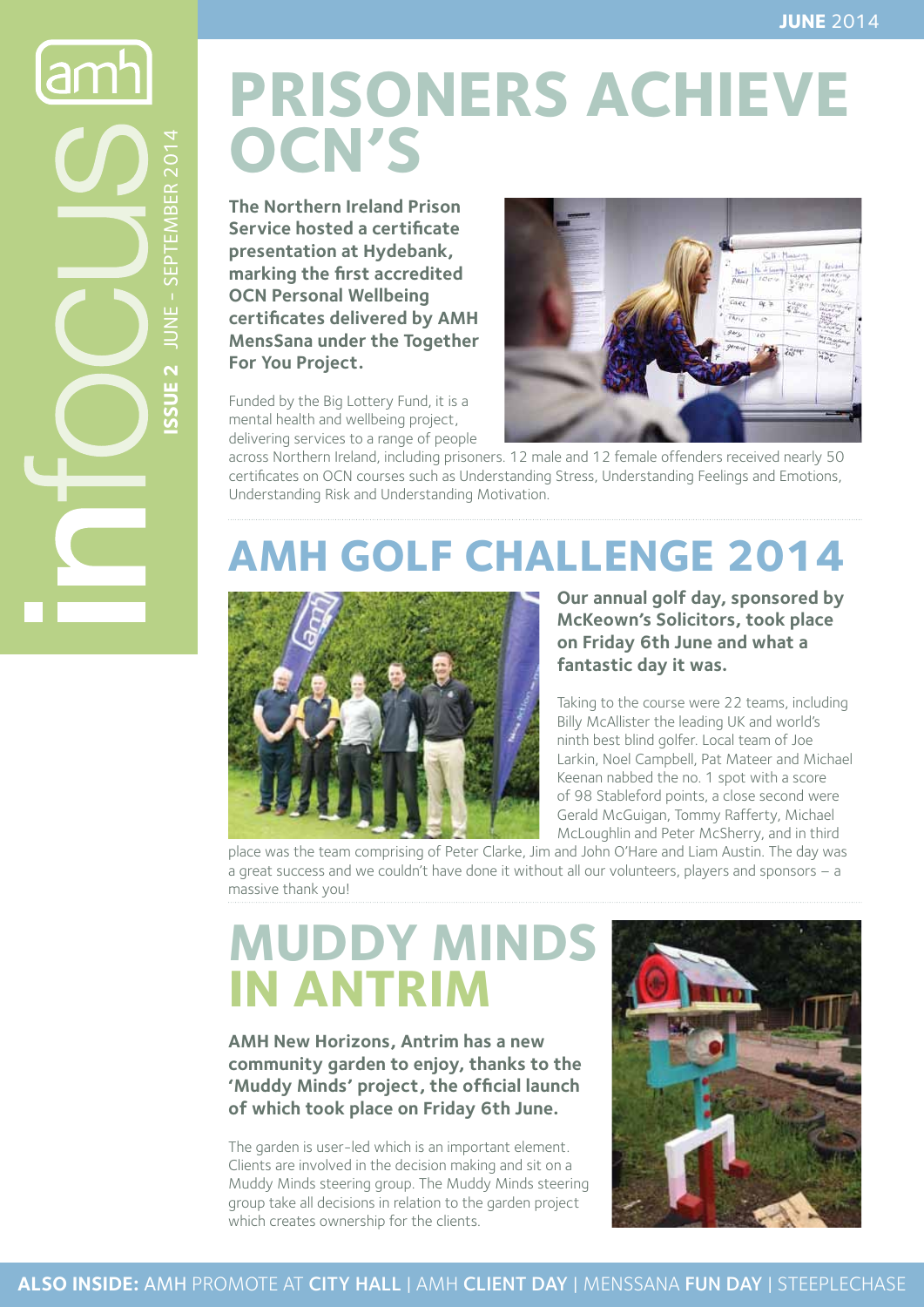#### **JUNE** 2014 **JULY** 2014

## **Book Launch in Downpatrick**

**"She's Got the Whole World in Her Hands" by Sinead McGarrigle was launched in Down Arts Centre on Wednesday, June 25 with the author donating 15% of book sales on the night to our New Horizons service in Downpatrick.** The Seaforde woman enjoys helping those affected by both



physical and mental illness, having recovered from her own period of darkness twelve years ago. She started up her own business Lifetime Health and produced the book with some of the techniques that have helped her and many others.

# **Client Celebration Day 2014**



**We held our Client Day on Thursday 26th June at Crawfordsburn Scout Centre.** The day was a complete success with staff and clients enjoying a range of activities including sound therapy, an assault course and rock climbing. At lunch time we enjoyed a BBQ and ice cream. We finished up the day with live music provided courtesy of Fiddler Adam - with some people showing off their dancing skills. We thoroughly enjoyed the day and hope everyone else did!

# **Promote Visit Belfast City Hall**



**On the 3rd July, members of our Life Alert group at AMH Promote gave a talk to Belfast Lord Mayor Nichola Mallon and her team at Belfast City Hall.** The group gave a presentation about Life Alert and how the wallets can give them the confidence to become more independent. The Mayor said it was one of the best presentations she has seen and thanked them for their time and effort. The group were then treated to a tour of the building. Many thanks to everyone who made the trip happen.

## **Fly Fishing in Fermanagh**



**Lucky clients at our New Horizons Service in Fermanagh had the opportunity to take part in a "pond dipping" and "fly fishing" course, delivered by Michael Shortt (a contributor to Trout & Salmon Magazine) and Mark Corps.** Clients were able to learn the theory about the life of the fish, the life of the fly and then the direct experience of seeing wildlife up close and personal at Mill Lough, Ballanaleck. The group will get the opportunity in the coming weeks to put their skills to the test in a local fishery to catch trout!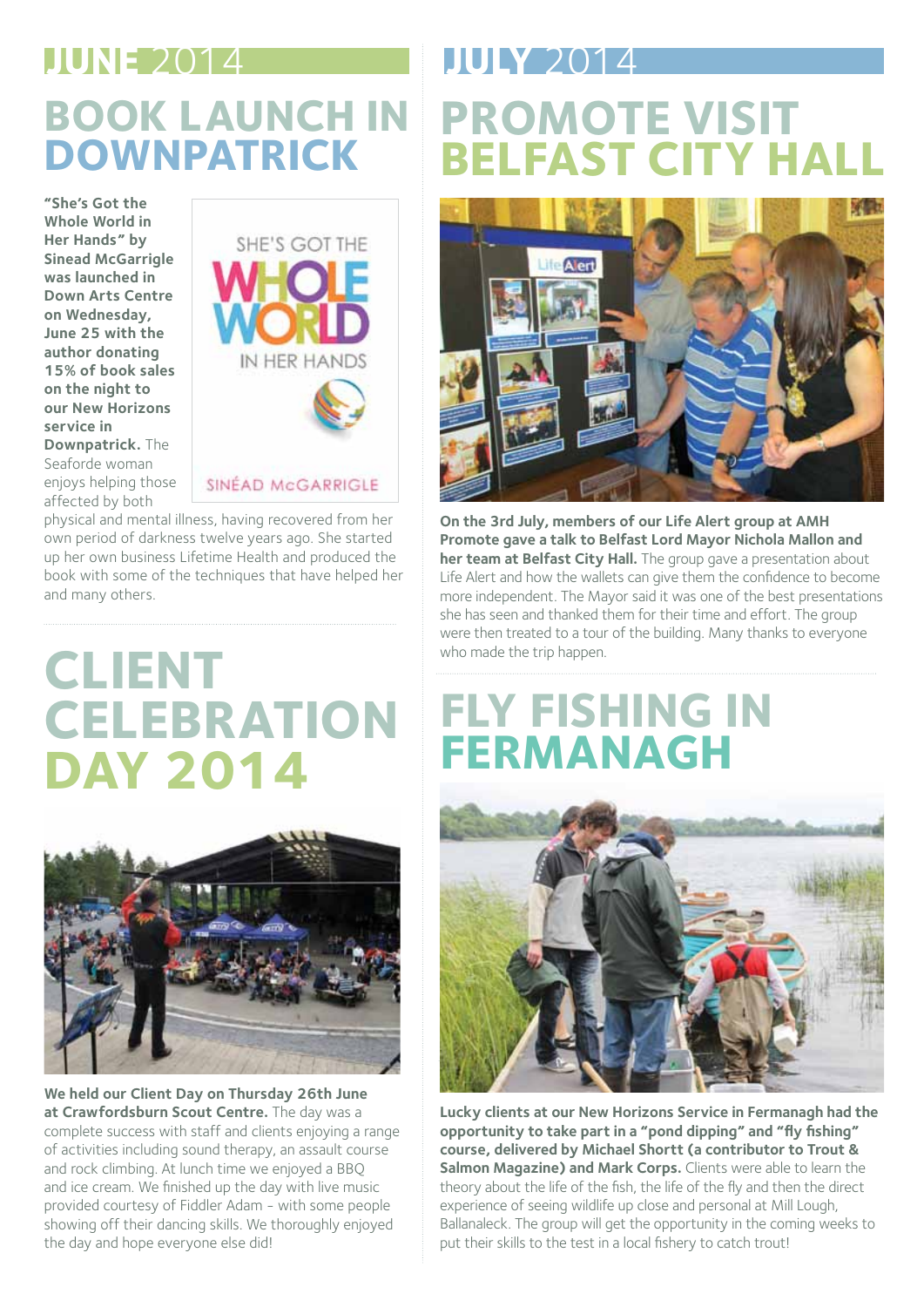#### **AUGUST** 2014

#### **North Down & Ards Clients Meet Local Mayor**



**Client and staff from AMH New Horizons North Down & Ards were delighted to be invited for refreshments in the Mayor's Parlour with Cllr Peter Martin, Mayor North Down Borough Council.** The Mayor had attended the recent AMH Client fun day at Crawfordsburn and was interested to find out more about the work of AMH in the North Down area. Cllr Martin listened to clients' experience of the vocational training and personal development programmes which AMH provides and responded to questions which clients had about the new 'Super' Council's role in promoting positive mental health and wellbeing within the area.

# **Belfast Pride 2014**



**The torrential rain didn't keep our team from Belfast's biggest annual festival - Pride.**  AMH were joined by Amanda from Together For You as part of their partnership work with local LGBT organisation, The Rainbow Project.

# **MensSana Fun Day AND HEALTH FA**

**AMH MensSana and Lisburn Distillery Football Club put on an interactive Family Fun Day & Health Fair on Saturday 2nd August.** The day was a great success with families coming along to chat about the importance of good health - both physical and mental.



## **Shedders Test Their Pottery Skills**



**Check out our Men's Shed project Facebook pages to keep up-to-date with all the fun activities of our "Shedders" in Antrim, Downpatrick and Fermanagh.** In August, the men tried their hand at throwing clay on the pottery wheel during a great day out at Eden Pottery!

#### **Mental Capacity Bill Event**



**The Mental Capacity Bill Event took place at the end of August at Grosvenor House in Belfast.** 

Stakeholders and members of the public were invited to find out more about the legislation consultation and take part in the discussion with Dr Colin Harper of The Law Centre NI. AMH and other mental health charity partners were also in attendance.